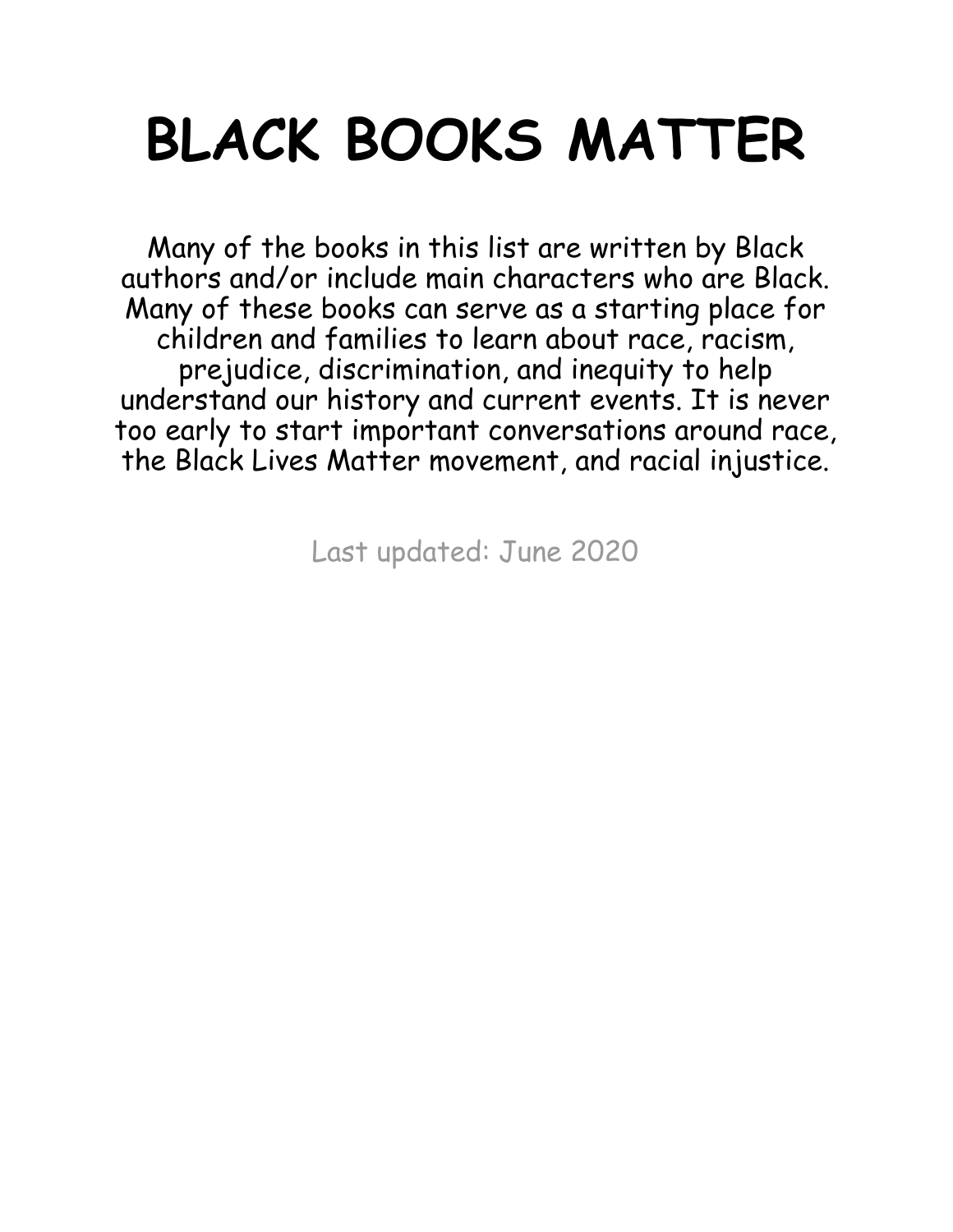## **PICTURE BOOKS**

**The Undefeated** by Kwame Alexander **The Case for Loving** by Selina Alko **Dancing in the Wings** by Debbie Allen **Trombone Shorty** by Troy Andrews **Preaching to the Chickens** by Jabari Asim **Fifty Cents and a Dream** by Jabari Asim **Grandaddy's Turn** by Michael S. Bandy **Crown: An Ode to the Fresh Cut** by Derrick Barnes **I am Every Good Thing** by Derrick Barnes **Knock Knock** by Daniel Beaty **Not Norman** by Kelly Bennett **Soccer Fence** by Phil Bildner **The Legend of the Valentine** by Katherine Grace Bond **Brown Boy Joy** by Dr. Thomishia Booker **My Cold Plum Lemon Pie...** by Tameka Fryer Brown **Imani's Wood** by Janay Brown-Wood **ABC of African American Poetry** by Ashley Bryan **Freedom Over Me** by Ashley Bryan **I am Enough** by Grace Byers **My Hair is a Garden** by Cozbi A. Cabrera **Something Happened in our Town** by Marianne Celano **All Because you Matter** by Tami Charles **Hair Love** by Matthew A. Cherry **The New Small Person** by Lauren Child **Let the Children March** by Monica Clark-Robinson **Freedom's School** by Lesa Cline-Ransome **When Harriet Met Sojourner** by Catherine Clinton **The Story of Ruby Bridges** by Robert Coles **Our Children Can Soar** by Michelle Cook **Full, Full, Full of Love** by Trish Cooke **Max and the Tag Along Moon** by Floyd Cooper **Firebird** by Misty Copeland **Swing Sisters** by Karen Dean **Last Stop on Market Street** by Matt de la Peña **Yours for Justice** by Philip Dray **Enough! 20 Protesters Who...** by Emily Easton **We March** by Shane W. Evans **K is for Kwanzaa** by Juwanda G. Ford **Rosa** by Nikki Giovanni **The First Step** by Susan E. Goodman **Son of Promise, Child of Hope** by Nikki Grimes **Chasing Freedom** by Nikki Grimes **Talkin' Bout Bessie** by Nikki Grimes **Welcome Precious** by Nikki Grimes **Dreaming Up** by Christy Hale **The People Could Fly** by Virginia Hamilton **Little Leaders** by Vashti Harrison **Little Legends** by Vashti Harrison **Not my Idea** by Anastasia Higginbotham **When the Beat was Born** by Laban Carrick Hill **Dave the Potter** by Laban Carrick Hill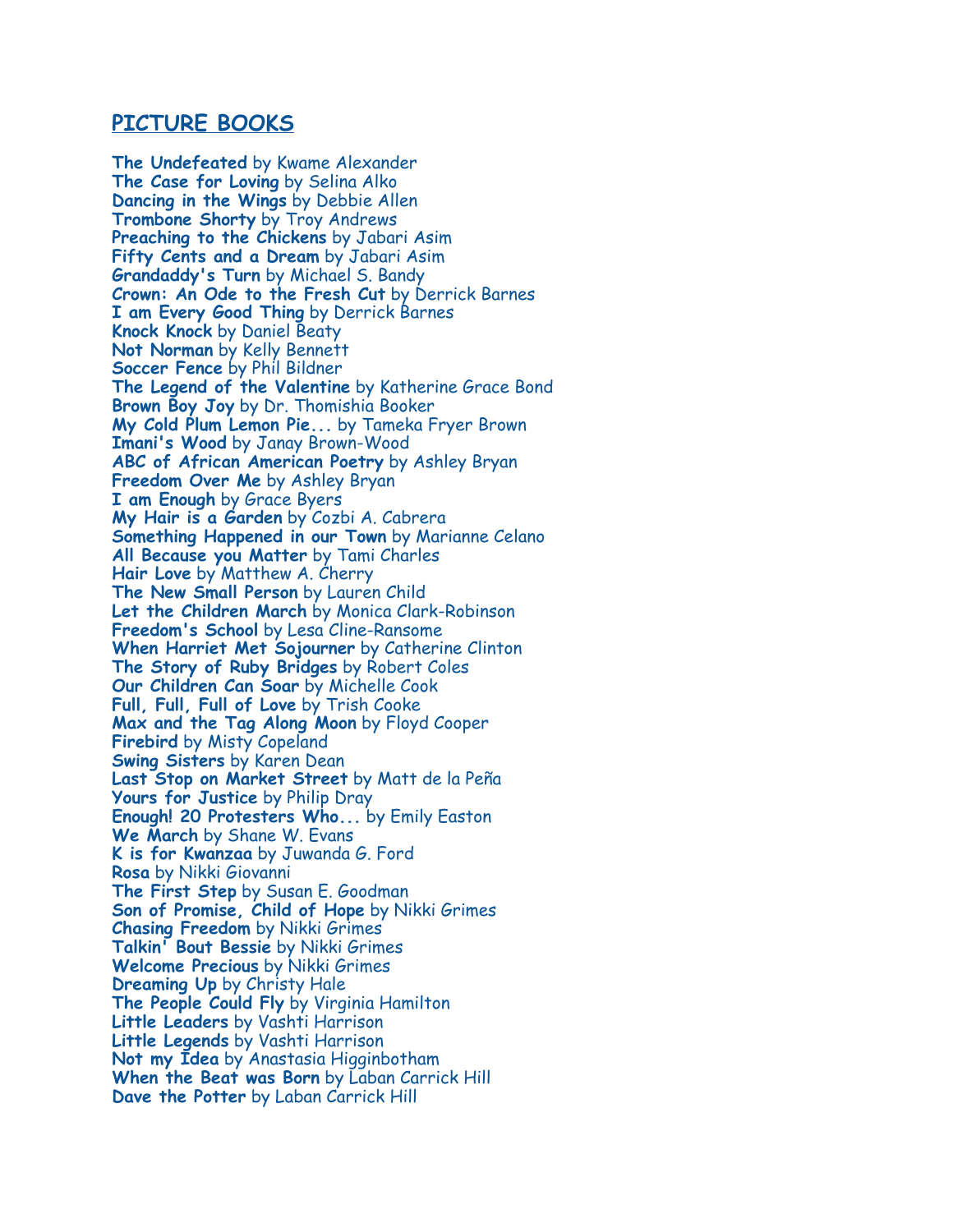**An Angel Just Like Me** by Mary Hoffman **Amazing Grace** by Mary Hoffman **Boundless Grace** by Mary Hoffman **Steamboat School** by Deborah Hopkinson **I, Too, Am America** by Langston Hughes **That is my Dream** by Langston Hughes **Daddy Calls me Man** by Angela Johnson **Wind Flyers** by Angela Johnson **A Sweet Smell of Roses** by Angela Johnson **Baby Blessings** by Deloris Jordan **A Letter to Amy** by Ezra Jack Keats **Whistle for Willie** by Ezra Jack Keats **Antiracist Baby** by Ibram X. Kendi **I Have a Dream** by Dr. Martin Luther King Jr. **The Big Bed** by Bunmi Laditan **Let's Talk about Race** by Julius Lester **Henry's Freedom Box** by Ellen Levine **The Youngest Marcher** by Cynthia Levinson **We Shall Overcome** by Debbie Levy **Take a Picture of Me...** by Andrea J. Loney **Jada Jones** by Kelly Starling Lyons **Hands Up!** by Breanna J. McDaniel **Miami Jackson** by Patricia McKissack **Don't Touch my Hair** by Sharee Miller **Saturday** by Oge Mora **Blue Sky, White Stars** by Sarvinder Naberhaus **The Wedding Portrait** by Innosanto Nagara **A is for Activist** by Innosanto Nagara **Mama Miti** by Donna Jo Napoli **He's Got the Whole World...** by Kadir Nelson **We are the Ship** by Kadir Nelson **Heart and Soul** by Kadir Nelson **Nelson Mandela** by Kadir Nelson **Don't Call me Grandma** by Vaunda Micheaux Nelson **Bad News for Outlaws** by Vaunda Micheaux Nelson **The Book Itch** by Vaunda Micheaux Nelson **Sulwe** by Lupita Nyong'o **Of Thee I Sing** by Barack Obama **The Field** by Baptiste Paul **Hey Black Child** by Useni Eugene Perkins **Sit-In: How Four Friends...** by Andrea Davis Pinkney **Boycott Blues** by Andrea Davis Pinkney **Step-Stomp Stride** by Andrea Davis Pinkney **Let it Shine** by Andrea Davis Pinkney **Chicken Sunday** by Patricia Polacco **Josephine: The Dazzling Life** by Patricia Hruby Powell **Ruth and the Green Book** by Calvin Alexander Ramsey **Tar Beach** by Faith Ringgold **If a Bus Could Talk** by Faith Ringgold **You Matter** by Christian Robinson **Under the Same Sun** by Sharon Robinson **Only Passing Through** by Anne Rockwell **M is for Melanin** by Tiffany Rose **When Marian Sang** by Pam Muñoz Ryan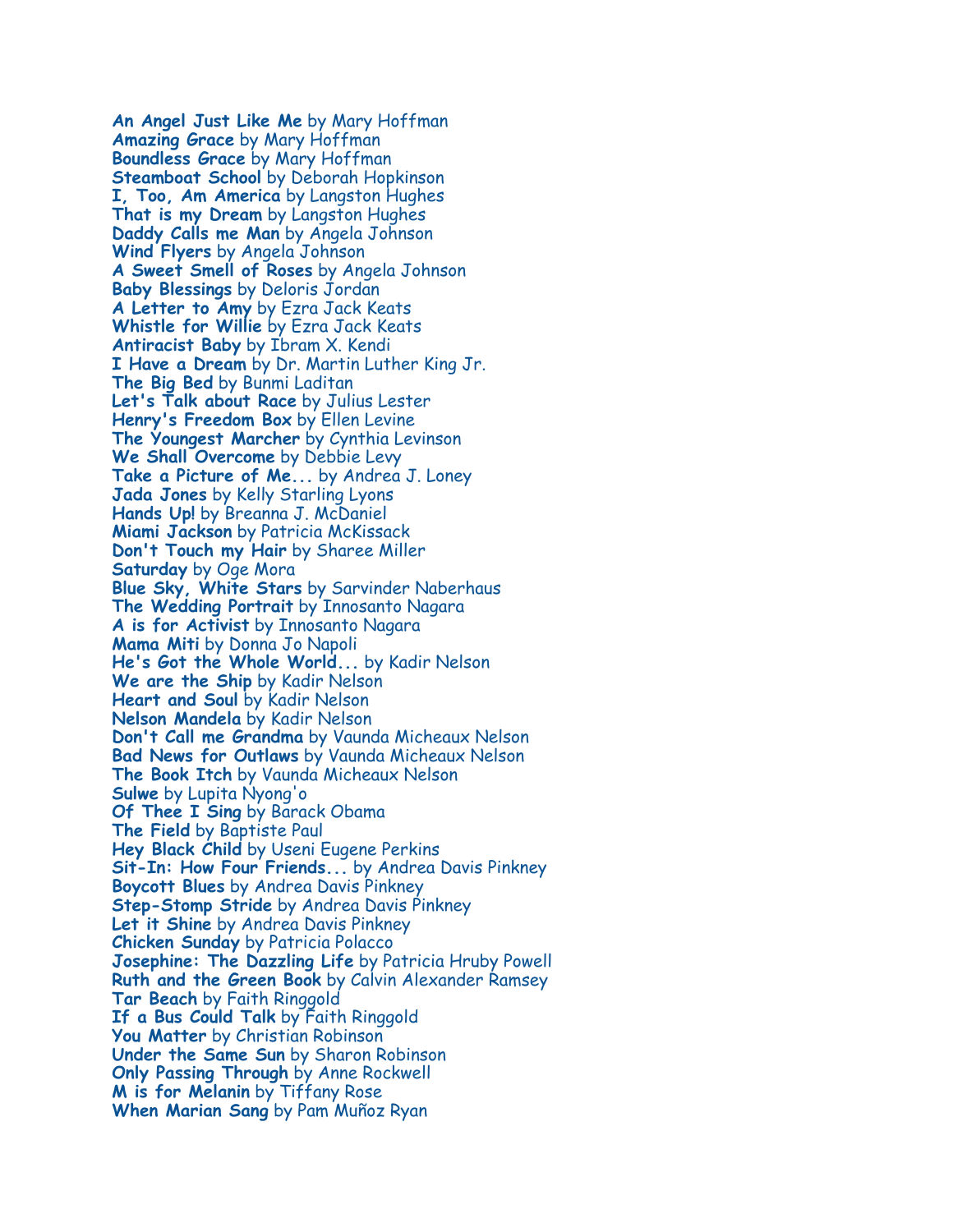**Malcolm Little** by Ilyasah Shabazz **We Troubled the Waters** by Ntozake Shange **Child of the Civil Rights...** by Paula Young Shelton **Hidden Figures** by Margot Lee Shetterly **This is the Dream** by Diane Z. Shore **Brick by Brick** by Charles R. Smith, Jr. **Radiant Child** by Javaka Steptoe **Mufaro's Beautiful Daughters** by John Steptoe **I Love my Hair!** by Natasha Anastasia Tarpley **Poet: The Remarkable Story...** by Don Tate **It Jes' Happened** by Don Tate **The Blacker the Berry** by Joyce Carol Thomas **My Name is Truth** by Ann Turner **Desmond and the Very Mean Word** by Desmond Tutu **A Storm Called Katrina** by Myron Uhlberg **Love Will See You Through** by Angela Farris Watkins **Harlem's Little Blackbird** by Renée Watson **I, Matthew Henson** by Carole Boston Weatherford **Schomburg: The Man...** by Carole Boston Weatherford **Gordon Parks: How the...** by Carole Boston Weatherford **Dear Mr. Rosenwald** by Carole Boston Weatherford **Before John was a Jazz...** by Carole Boston Weatherford **Freedom on the Menu** by Carole Boston Weatherford **Freedom in Congo...** by Carole Boston Weatherford **Moses** by Carole Boston Weatherford **Freedom Summer** by Deborah Wiles **Lillian's Right to Vote** by Jonah Winter **The Other Side** by Jacqueline Woodson **Each Kindness** by Jacqueline Woodson **Show Way** by Jacqueline Woodson **Something Beautiful** by Sharon Dennis Wyeth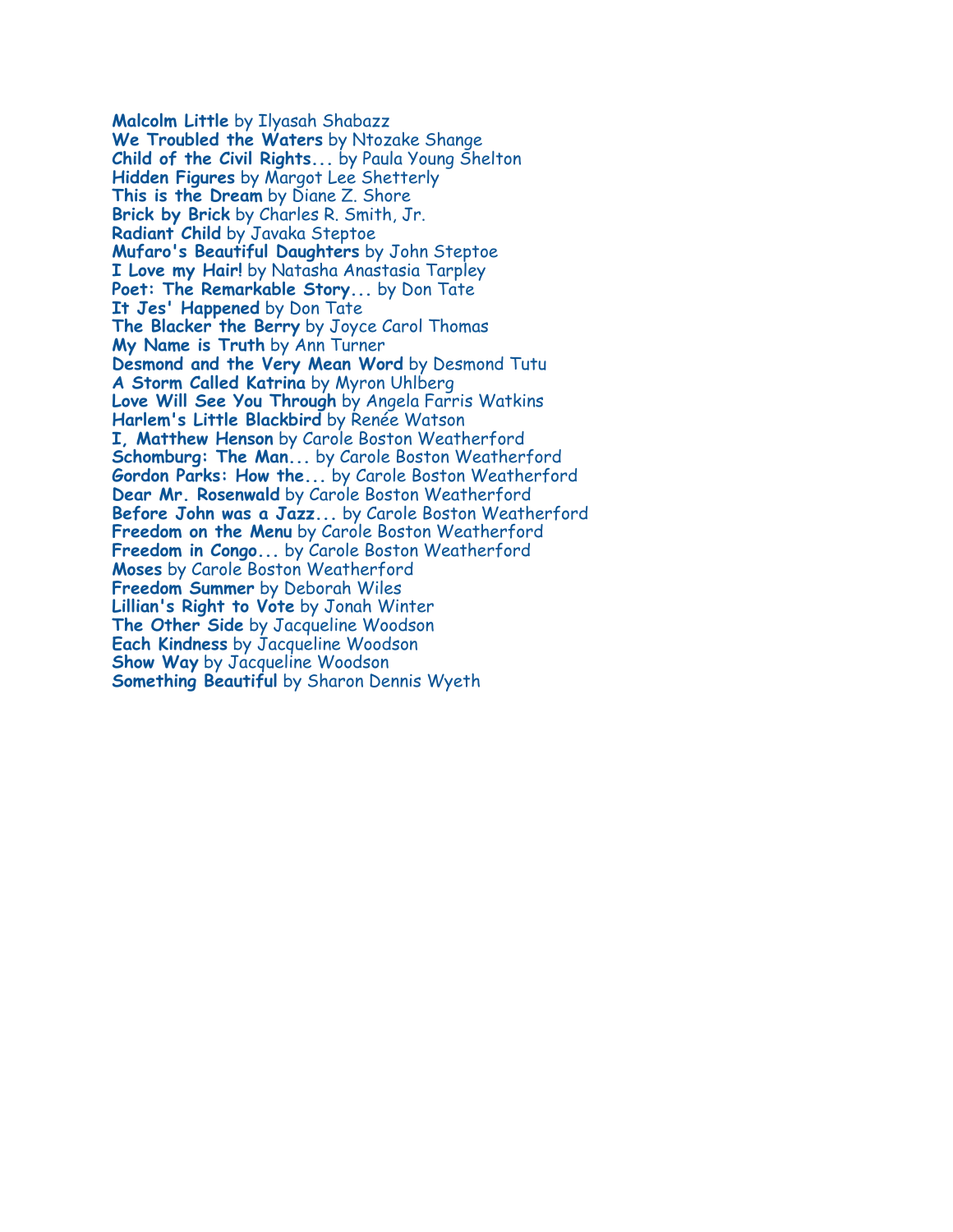## **MIDDLE GRADE**

**Roots and Blues** by Arnold Adoff **The Playbook** by Kwame Alexander **The Crossover** by Kwame Alexander **The Jumbies** by Tracey Baptiste **Pathfinders** by Tonya Bolden **Through my Eyes** by Ruby Bridges **Woke: A Young Poet's...** by Mahogany L. Browne **Jefferson's Sons** by Bradley, Kimberly Brubaker **Hurricane Child** by Kheryn Callendar **Like Vanessa** by Tami Charles **So Done** by Paula Chase **Dough Boys** by Paula Chase **The Only Black Girls in Town** by Brandy Colbert **Passenger on the Pearl** by Winifred Conkling **New Kid** by Jerry Craft **The Mighty Miss Malone** by Christopher Paul Curtis **The Journey of Little Charlie** by Christopher Paul Curtis **Bud, Not Buddy** by Christopher Paul Curtis **The Watsons Go to...** by Christopher Paul Curtis **Elijah of Buxton** by Christopher Paul Curtis **Stella by Starlight** by Sharon M. Draper **Blended** by Sharon Draper **It All Comes Down to This** by Karen English **One Crazy Summer** by Rita Garcia **Last Last-Day-of-Summer** by Lamar Giles **A Strong Right Arm** by Michelle Y. Green **Planet Middle School** by Nikki Grimes **Jazmin's Notebook** by Nikki Grimes **Garvey's Choice** by Nikki Grimes **We Rise, We Resist, We Raise...** by Wade Hudson **A Sky Full of Stars** by Linda Williams Jackson **Now Let me Fly** by Dolores Johnson **The Parker Inheritance** by Varian Johnson **The Boy who Harnessed...** by William Kamkwamba **If You Lived When There was...** by Anne Kamma **Robert Smalls: The Boat Thief** by Robert F. Kennedy, Jr. **The Crossover** by Alexander Kwame **Day of Tears** by Julius Lester **From Slave Ship to Freedom Road** by Julius Lester **The Lions of Little Rock** by Kristin Levine **We've Got a Job** by Cynthia Levinson **For Black Girls like Me** by Mariama J. Lockington **The Season of Styx Malone** by Kekla Magoon **What Lane?** by Torrey Maldonado **From the Desk of Zoe Washington** by Janae Marks **Tristan Strong Punches a Hole ...** by Kwame Mbalia **A Picture of Freedom** by Patricia C. McKissack **Never Forgotten** by Patricia C. McKissack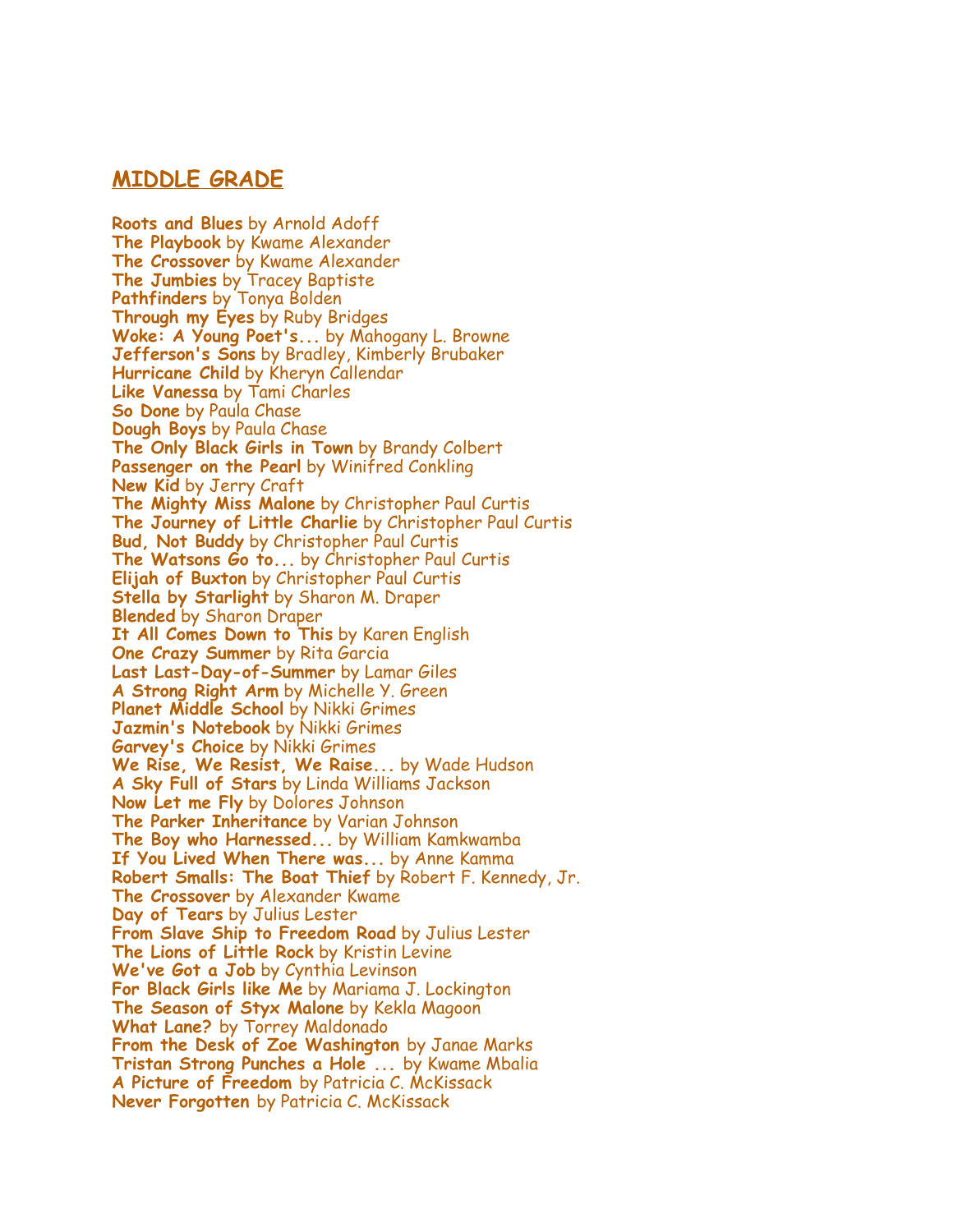**The Stars Beneath Our Feet** by David Barclay Moore **Harlem: A Poem** by Walter Dean Myers **Harlem Summer** by Walter Dean Myers **The Journal of Biddy Owens** by Walter Dean Myers **The Journal of Joshua Loper** by Walter Dean Myers **Born a Crime** by Trevor Noah **How High the Moon** by Karyn Parsons **Nightjohn** by Gary Paulsen **A Good Kind of Trouble** by Lisa Moore Ramée **Ghost** by Jason Reynolds **As Brave as You** by Jason Reynolds **Patine** by Jason Reynolds **Ghost Boys** by Jewell Parker Rhodes **Sugar** by Jewell Parker Rhodes **The Hero Two Doors Down** by Sharon Robinson **Brown V. Board of Education** by Susan Goldman Rubin **Glory Be** by Augusta Scattergood **Betty Before X** by Ilyasah Shabazz **Hidden Figures** by Margot Lee Shetterly **The Way a Door Closes** by Hope Anita Smith **Twelve Rounds to Glory** by Charles R. Smith Jr. **Clean Getaway** by Nic Stone **Celeste's Harlem Renaissance** by Eleanora Tate **Roll of Thunder, Hear my Cry** by Mildred D. Taylor **Let the Circle be Unbroken** by Mildred D. Taylor **The Road to Memphis** by Mildred D. Taylor **The Land** by Mildred D. Taylor **Some Places More than Others** by Renée Watson **Voice of Freedom** by Carole Boston Weatherford **Genesis Begins Again** by Alicia D. Williams **Clayton Byrd Goes...** by Rita Williams-Garcia **One Crazy Summer** by Rita Williams-Garcia **P.S. Be Eleven** by Rita Williams-Garcia **Gone Crazy in Alabama** by Rita Williams-Garcia **President of the Whole Fifth Grade** by Sherri Winston **Locomotion** by Jaqueline Woodson **Brown Girl Dreaming** by Jacqueline Woodson **Feathers** by Jaqueline Woodson **My Life as an Ice Cream Sandwich** by Ibi Zoboi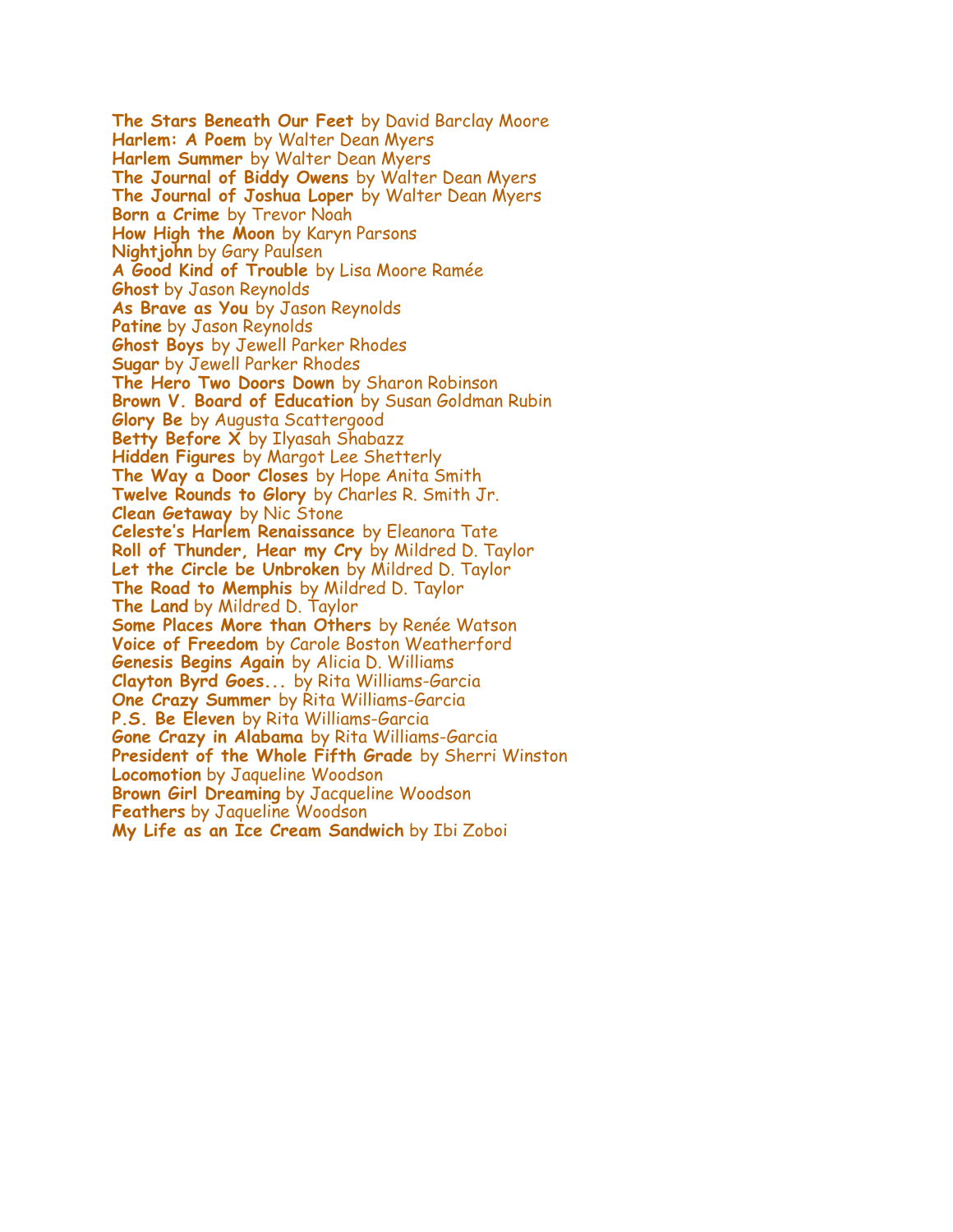## **TEEN**

**Becoming Kareem** by Kareem Abdul-Jabbar **Seeds of America Trilogy** by Laurie Halse Anderson **Sugar Changed the World** by Marc Aronson **Saving Savannah** by Tonya Bolden **The Moves Make the Man** by Bruce Brooks **Black Girl Unlimited** by Echo Brown **Tyler Johnson was Here** by Jay Coles **Getting Away With Murder** by Chris Crowe **Copper Sun** by Sharon M. Draper **Say Her Name** by Zatta Elliot **The Skin I'm In** by Sharon G. Flake **Not so Pure and Simple** by Lamar Giles **Twice Toward Justice** by Phillip Hoose **Making Our Way Home** by Blair Imani **Monday's Not Coming** by Tiffany D. Jackson **Let me Hear a Rhyme** by Tiffany D. Jackson **This Book is Anti-Racist** by Tiffany Jewell **You Should See me in a Crown** by Leah Johnson **I'm Not Dying with You Tonight** by Kimberly Jones **March** by John Lewis **Turning 15 on the Road to...** by Lynda Blackmon Lowery **The Rock and the River** by Kekla Magoon **How it Went Down** by Kekla Magoon **Light it Up** by Kekla Magoon **I am Alfonso Jones** by Tony Medina **Slay** by Brittney Morris **A Song Below Water** by Bethany C. Morrow **The Cruisers** by Walter Dean Myers **The Dream Bearers** by Walter Dean Myers **The Glory Field** by Walter Dean Myers **A Wreath for Emmitt Till** by Marilyn Nelson **Anger is a Gift** by Mark Oshiro **Who Put This Song On?** by Morgan Parker **Sarny** by Gary Paulsen **Loving VS Virginia** by Patricia Hruby Powell **Miles Morales Spider-Man** by Jason Reynolds **The Boy in the Black Suit** by Jason Reynolds **All American Boys** by Jason Reynolds **Stamped** by Jason Reynolds **After the Shot Drops** by Randy Ribay **X: a novel** by Ilyasah Sabazz **The Rose that Grew** from Concrete by Tupac Shakur **The Port Chicago 50** by Steve Sheinkin **Just Mercy: Adapted for YA** by Bryan Stevenson **Dear Martin** by Nic Stone **Jackpot** by Nic Stone **Calling my Name** by Liara Tamani **All the Days Past, All the Days...** by Mildred D. Taylor